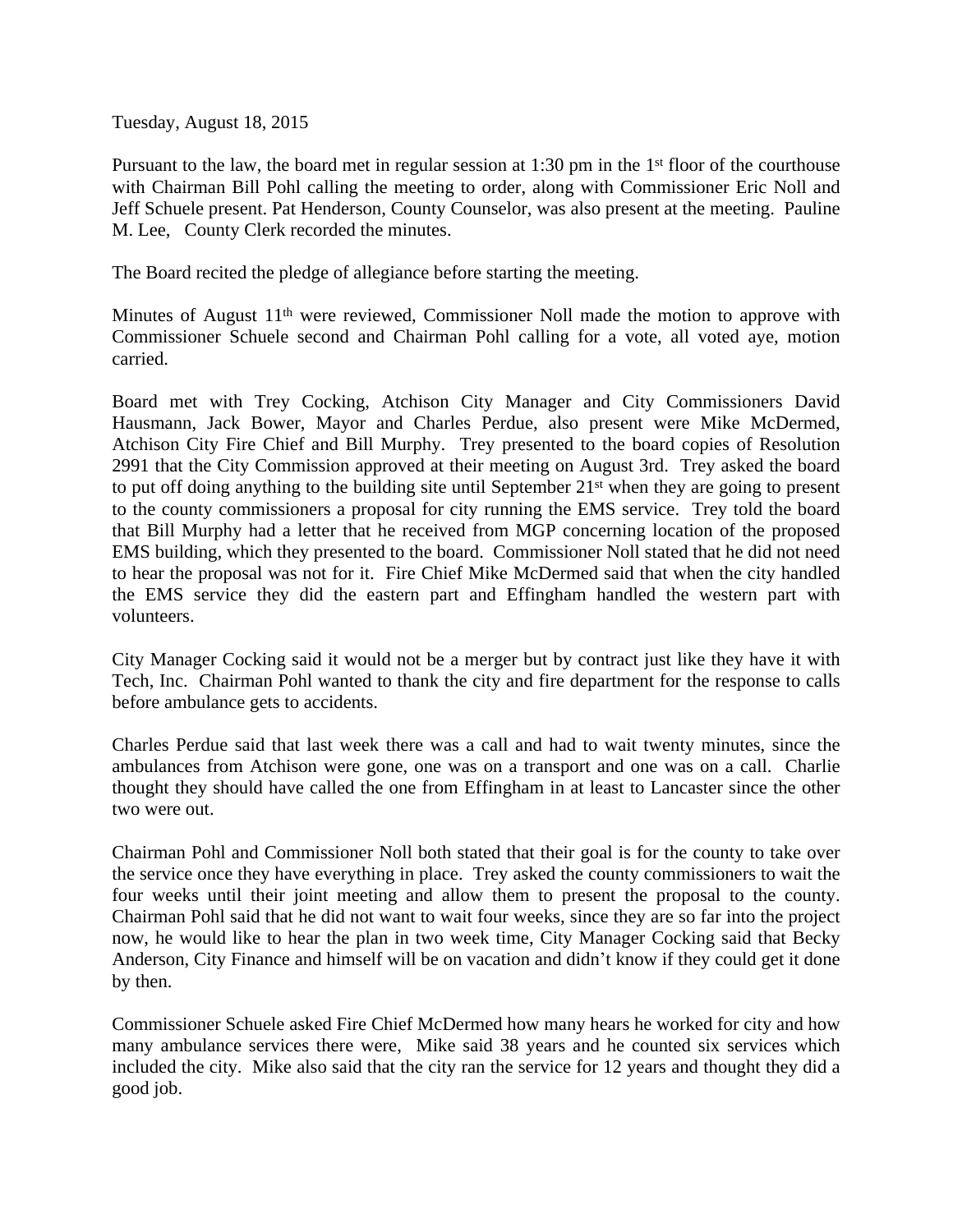Chairman Pohl asked that the presentation be done within two weeks will meet with the city after their regular meeting on September  $8<sup>th</sup>$  at 6:00 pm.

Peggy House, Administrator of the Atchison Senior Village appeared to give the commission an update on the nursing home, Peggy told the board that she will be looking for a replacement for Phyllis Schwartzer who will be retiring in November of this year.

Joe Bowen, Maintenance appeared with bids on courthouse slate roof, Robert Roofing, St Joe, Mo; 8350.00 and Gooch Roofing co., St Joe, Mo, \$2400.00, this is to replace about 8 to 15 slates, clean gutter and check the whole roof on any other damage, Commissioner Schuele asked Joe if he contacted their insurance carrier to file a claim on the slates or roof, Joe said he did not, County Clerk Pauline Lee called KCAMP to ask about deductions, which are \$500 and also about filing a claim. Commissioners told Joe that he couldn't file a claim to go ahead with the lowest bid to get work done.

Seth Howard, Road and Bridge Superintendent appeared with a purchase order for repairs to bobcat, total 3400.01, request approved.

Seth also had bids on a chipper and oil distributor truck, he had two bids, VanKeppel for a Etnyne chipper and Freightliner oil distributor and Kirby Smith on a Rosco Chip spreader, Board asked Pat Henderson, County Counselor to get specs ready to do a lease purchase for banks, for next meeting.

Seth is looking into different light bar for his truck, if Law Enforcement doesn't want the light bar, Wes Lanter, Emergency Management said that he would take it, wanted to wait until later in the year to see how his budget is.

Seth also told the board that he will be having bids in on two projects to do so that they will be on top of the projects for FEMA He told the board that he will be in next meeting with the quotes.

Seth also told the board that he had someone from Bradken approach him about buying the scrape metal, would pay double of what they are getting at the scrape place in St Joesph, Missouri. Board was okay with selling it to Bradken.

Shelly Nelson, Community Correction Director appeared, board talked to Shelly about their meeting with Leavenworth County Commissioners and Sean Crittendon, JJA in Leavenworth. The Juvenile or JSIP grant got cut around \$28,000, Sean's recommendation to his commissioners was to combine everything under Leavenworth County, this would eliminate some administrative amounts. Sean said he was going to bring it up to the JCAB meeting on Thursday.

Shelly presented the board with year end outcome report on the adult side and FY16 carry over reimbursement money, after review, Commissioner Schuele made the motion to approve and to